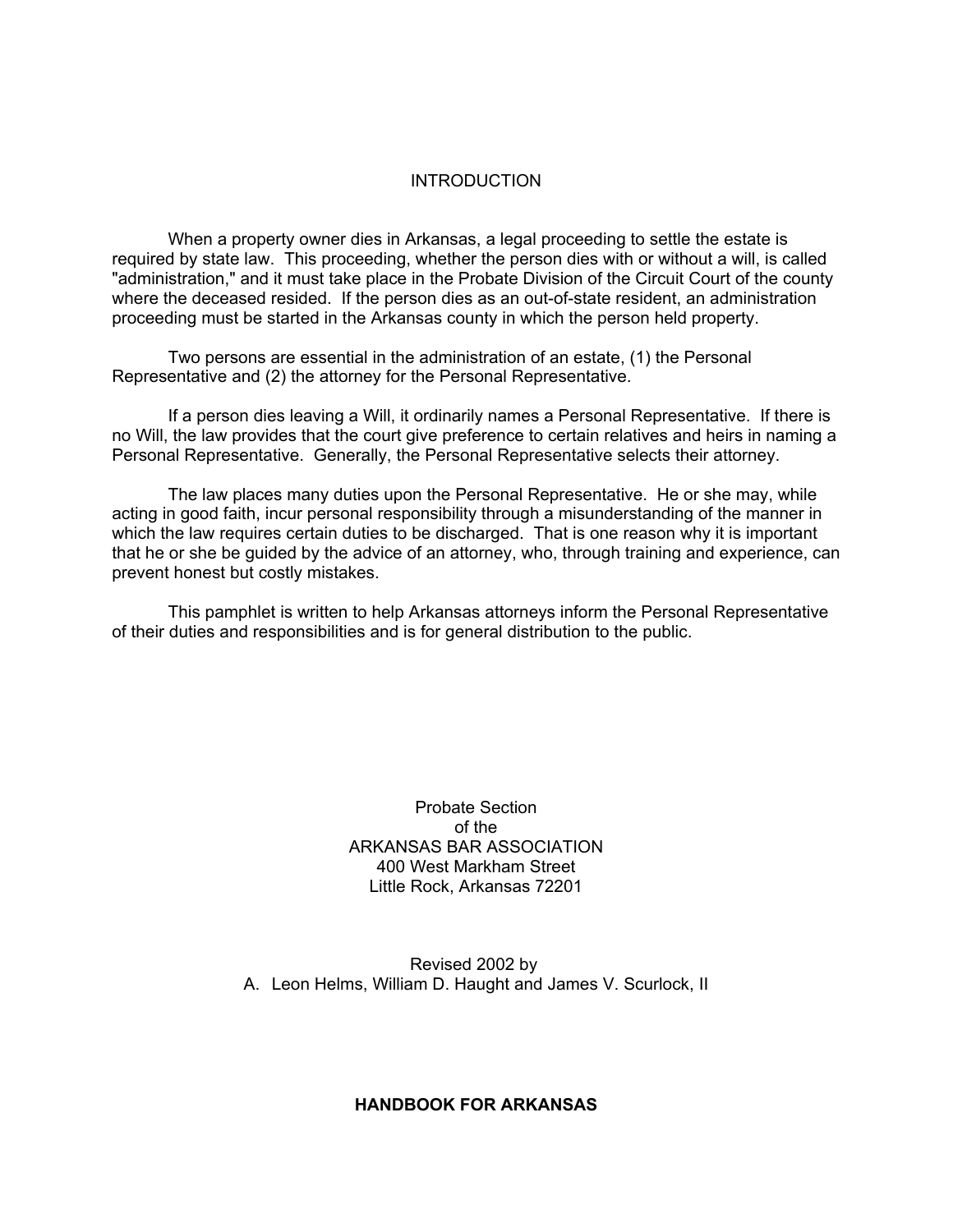## **PERSONAL REPRESENTATIVES**

## **PERSONAL REPRESENTATIVE**

In the administration of an Estate, the Personal Representative is directly responsible for proper settlement of the Estate. If a person dies "testate" (with a Will), the Will nominates a Personal Representative to take charge of the Estate. If a person dies intestate (without a Will), an interested party may petition the Court for the appointment of a Personal Representative, with such Petition nominating the person to be so appointed.

## **WHO MAY SERVE AS PERSONAL REPRESENTATIVE**

Generally anyone may serve who is over 21, of sound mind and bondable. Banks that have trust powers or trust companies are also eligible to serve.

### **FUNCTIONS OF ADMINISTRATION**

The purposes of administering the estate are to:

- 1) Collect property and assets.
- 2) Protect the property of the estate.
- 3) Pay debts and taxes.
- 4) Determine who is entitled to share in the estate.
- 5) Distribute the estate to the proper parties.

### **TITLE**

Legal title to all personal property goes to you as Personal Representative. You also have custody and control over the real property, but not the legal title to it. However, you must obtain court authority before leasing, mortgaging or selling real or personal property, unless you are specifically authorized by the Will to do so.

### **AUTHORITY**

Your authority to act is evidenced by court-signed-and-sealed *Letters Testamentary or Letters of Administration.* The court will issue additional certified copies on request, and each time you transact estate business, you should take a copy with you.

### **DUTIES**

As Personal Representative you are the impartial representative of all parties with an interest in the estate, including persons with claims; and you should be completely fair and open in dealing with them.

Great responsibility is placed on your shoulders. You must take possession of all the property of the estate and distribute it properly. Actually, you are an officer of the court.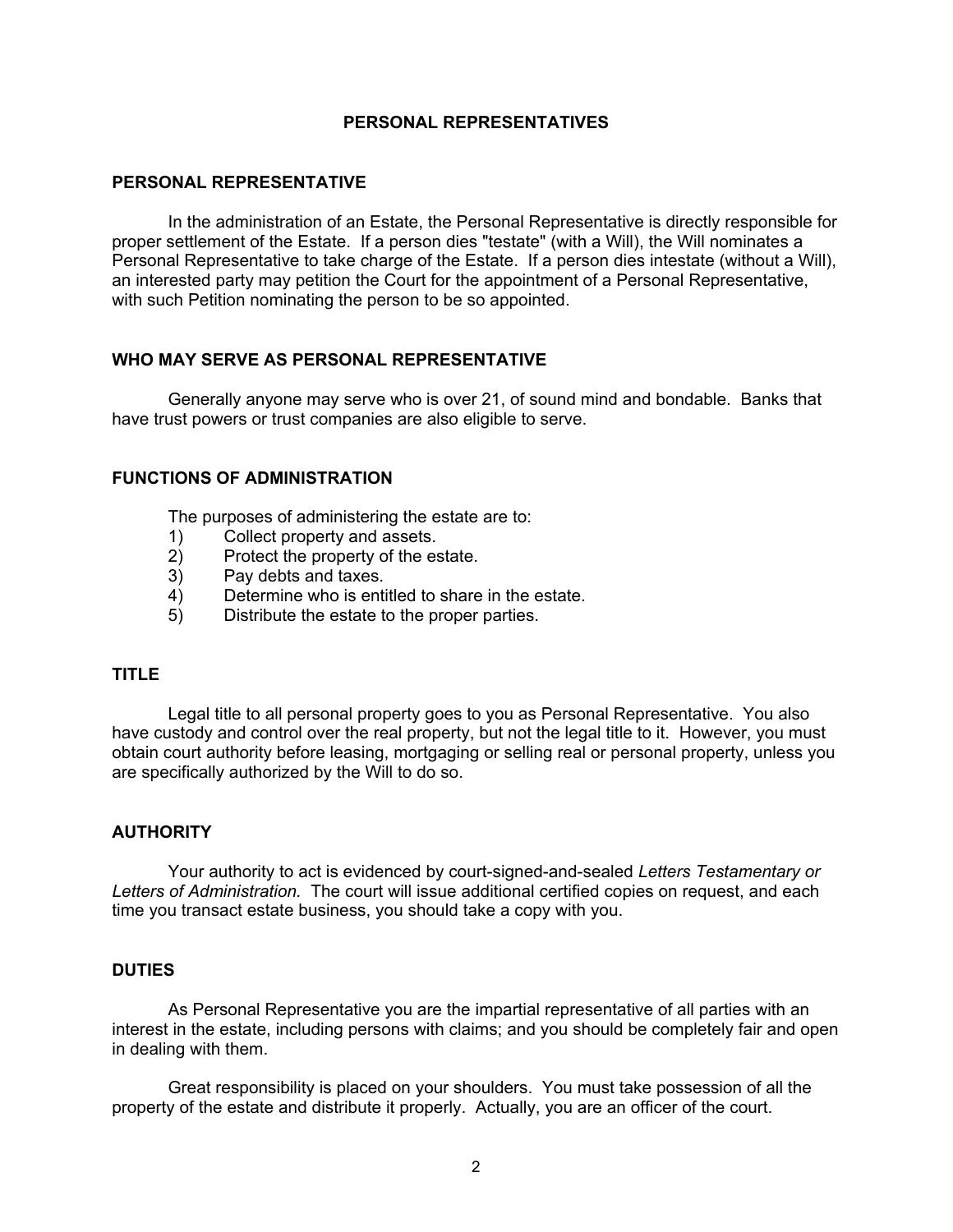The following is a summary of your principal duties:

- 1) Take possession of and protect the real and personal property, excepting the homestead and real estate specifically given by the will.
- 2) Keep real estate and personal property properly insured.
- 3) Receive the rents and payments due and collect interest, dividends and other income.
- 4) Make proper demand for and collect all the debts, claims and notes due.
- 5) Assist in determining the names, ages, residences and degree of relationship of all possible heirs.
- 6) Litigate or settle any pending lawsuits in which the deceased had an interest.
- 7) Keep the property of the estate in good repair.
- 8) Keep surplus funds invested.
- 9) Obey and perform all the orders of the court.
- 10) Determine and pay federal and state estate taxes and federal and state income taxes.
- 11) Pay the valid claims of creditors and, if necessary, sell the estate property to do so.
- 12) Distribute the remaining assets to the proper heirs.

If you fail to perform your duties, you can be held liable for the loss you cause the estate, and the court can order your removal. Also, the court can require the party furnishing your bond to repay the estate. There are severe consequences for an irresponsible Personal Representative.

### **RESIGNATIONS**

If you find that you do not have the time to serve or just do not want to assume the responsibility of serving as Personal Representative, you may resign with the court's approval. The court will then appoint a successor to serve in your place. You can indicate whom you would prefer to be your successor.

# **BOND**

Because the Personal Representative often deals with substantial property and funds, the court usually requires a bond be posted to secure proper performance of his duties. The court sets the amount, based on the estimated value of the estate. Some Wills may exempt the Personal Representative from giving bond, but the court may nevertheless require one.

This bond may be signed by persons who own property in the state, or it may be purchased from a bonding company, in which case it is called a corporate surety bond. The bond is subject to court approval. The cost of the bond is an expense of the estate. If the personal representative is a bank or a trust company whose deposits are insured by the Federal Deposit Insurance Corporation or a trust company chartered and regulated by an appropriate authority, the Court may reduce the amount of the bond or dispense with the requirement of a bond.

### **ATTORNEY**

The attorney will be your closest adviser. Although you are primarily responsible for the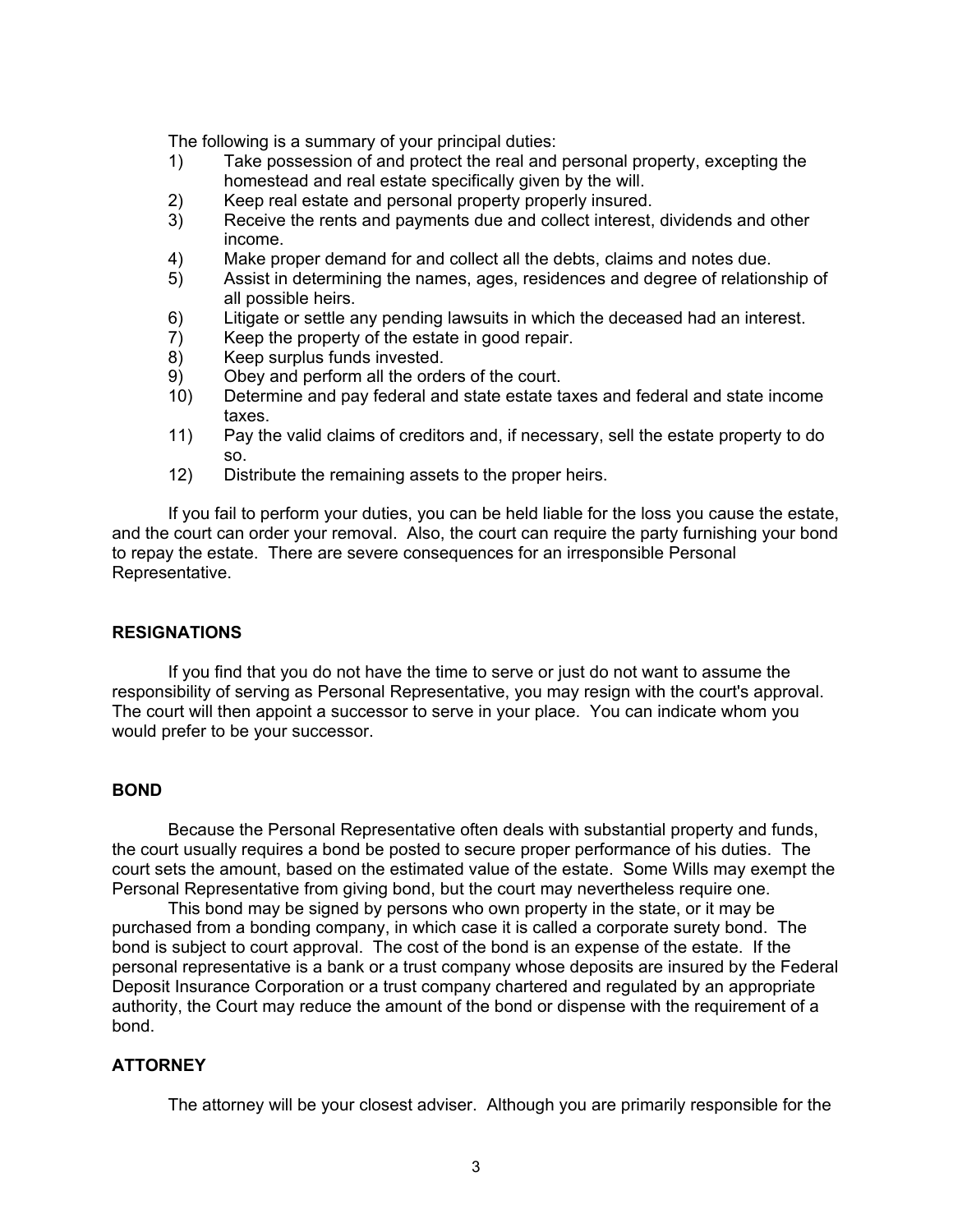administration of the estate, the law contemplates the retaining of an attorney to help prepare the papers for the proceeding and to see that you comply with the laws of probate. The attorney will make certain that the estate proceeds as quickly as the law allows and will represent the estate at court proceedings.

You must be prompt in obtaining information and reports that your attorney requests; and you should cooperate closely with your attorney in preparation of papers, particularly the inventory described later. Your failure to do this will cause delay in completion of probate and may cause the court to remove you as Personal Representative.

# **INVENTORY**

The law requires that an Inventory be filed within 60 days after you have been appointed to act as Personal Representative. The Inventory shall include all property owned by the deceased at the time of his death, describing each item of property in detail and setting out your appraisement of the fair market value of them as of the date of the death of the decedent. This may be waived under certain instances which your attorney will know.

Ordinarily, the attorney prepares the actual inventory form for the court, but it is your personal responsibility as the Personal Representative to make an accurate accounting of the items and to see that they are properly listed and preserved until the distribution to the heirs, or until they are sold.

# **ITEMS IN THE INVENTORY**

*A. Real Property.* All the real estate in which the deceased had any interest, including the Homestead, together with a legal description of it, and the amount of any encumbrances, liens, etc. against it, and the fair market value of each tract.

*B. Household Goods and Personal Effects.* The list should include, but not be limited to, furniture, household and yard equipment, clothing, jewelry, etc. and the market value of each item.

*C. Other Tangible Personal Property.* The list should include, but not be limited to, automobile vehicles, farm equipment, livestock, agricultural products, stocks of merchandise, any going business enterprise or interest therein, etc., and the market value of each item.

*D. Intangible Personal Property.* The list should detail separately: cash on hand; money on deposit, stating names and addresses of depositories; bonds, stating names of issuers, interest rates, classes, maturity dates, serial numbers, face amounts, and dates to which interest is paid; corporate stocks, stating certificate numbers, names of issuers, classes and number of shares; notes receivable, stating the names and addresses of makers, dates, amounts, interest rates and dates to which interest paid, balance due, maturities, and security, if any; accounts receivable, stating names of debtors, dates of last items and balances due; and other intangibles, describing in detail, with their market value as of the date of death. If you have any question about the listing of ownership of property, make notes concerning the property and notify the attorney. This will help complete an accurate inventory. **CLAIMS**

The Personal Representative is required to publish notice in a local newspaper promptly after his appointment, advising creditors of the time limit in which they must file claims against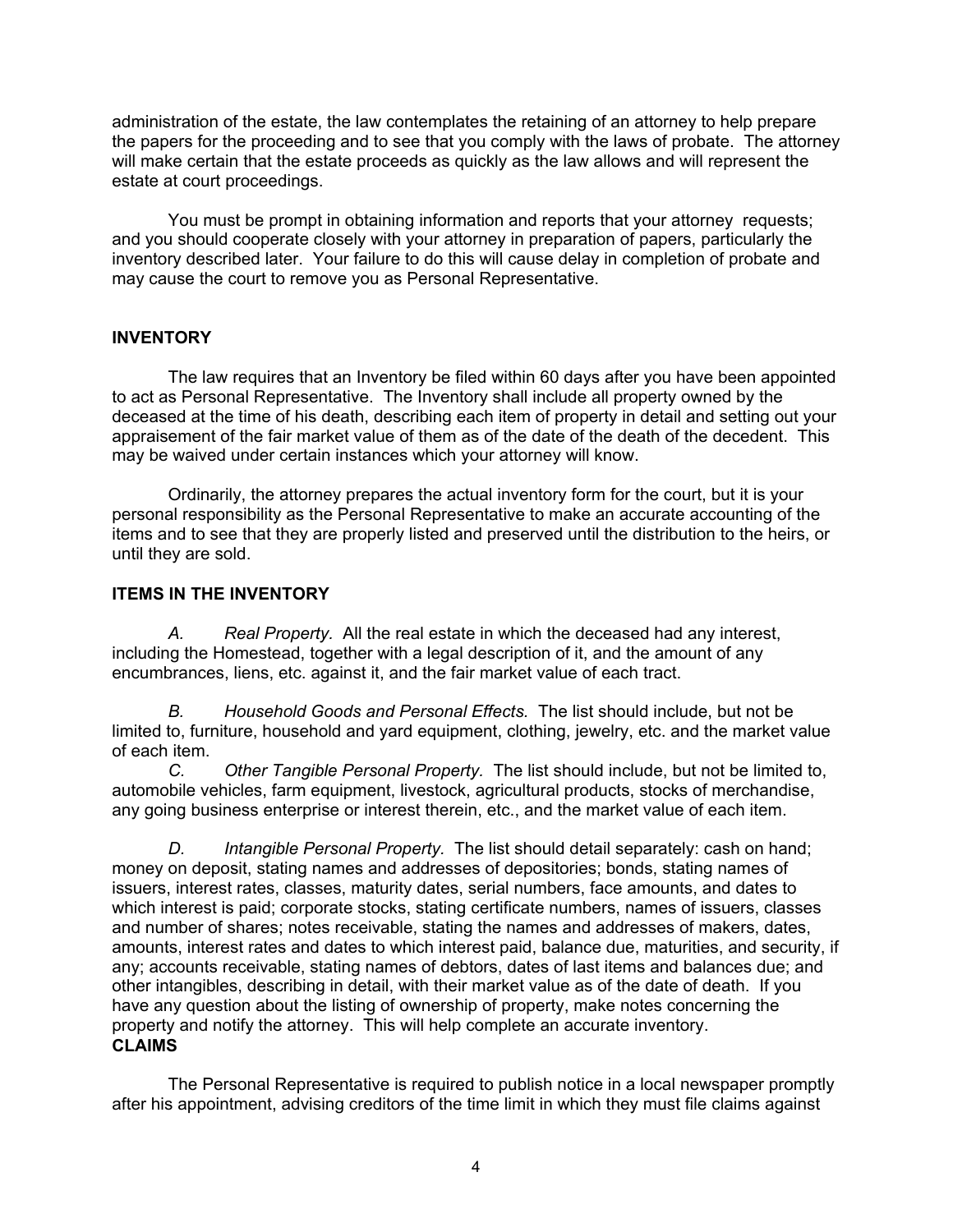the estate. The notice is published once a week for two consecutive weeks. Generally, the time in which to file claims is three months after date of first publication, although certain types of claims for damages predicated upon a decedent's negligence may be filed within six months of date of first publication. The personal representative is required to provide actual notice to all known or reasonably ascertainable creditors, in addition to the publication of notice. The Personal Representative should make a special effort to determine if any services were rendered to the deceased by the Department of Human Services. Such actual notice is to be mailed to such creditors within thirty days of the initial publication.

When each claim is filed, the Personal Representative endorses on the claim the date of such filing and either approves or disapproves the claim. At the time of allowance of claims they should be classified as (1) costs and expenses of administration, (2) reasonable funeral expenses and reasonable medical and other expenses incident to the last illness, and wages of employees of the deceased and (3) claims based on a liability of the deceased for any state tax debt assessed against the deceased, or due at the time of his or her death, or due from the estate as a result of his or her death; and (4) all other claims allowed.

If you do not affirmatively approve a particular claim, a hearing will be held by the court, after giving notice to all interested parties, to determine the validity of the claim.

It is always advisable to secure the advice of your attorney before taking action on a claim.

You should direct any party wishing to file a claim to your attorney or their own attorney or to the Clerk in the county where the estate is in probate. There he can obtain a claim form, so that he may swear to his claim, as the law requires.

After the claims have been approved or disapproved by you, you should forward them to your attorney for filing with the clerk and approval by the court.

# **ACCOUNTING**

The law requires you as the Personal Representative to file a written account with the court when:

- 1) you are ready to settle the estate, after payment of all debts and taxes, and to distribute property to the beneficiaries.
- 2) you resign as Personal Representative, or
- 3) as the judge requires.

The accounting is based upon the records kept by the Personal Representative for all property received and distributed. It can be waived in certain instances which your attorney will know.

# **RECORDS**

*A. Income and Expense of the Estate. You* must keep an accurate record of all money received and spent by you for the estate.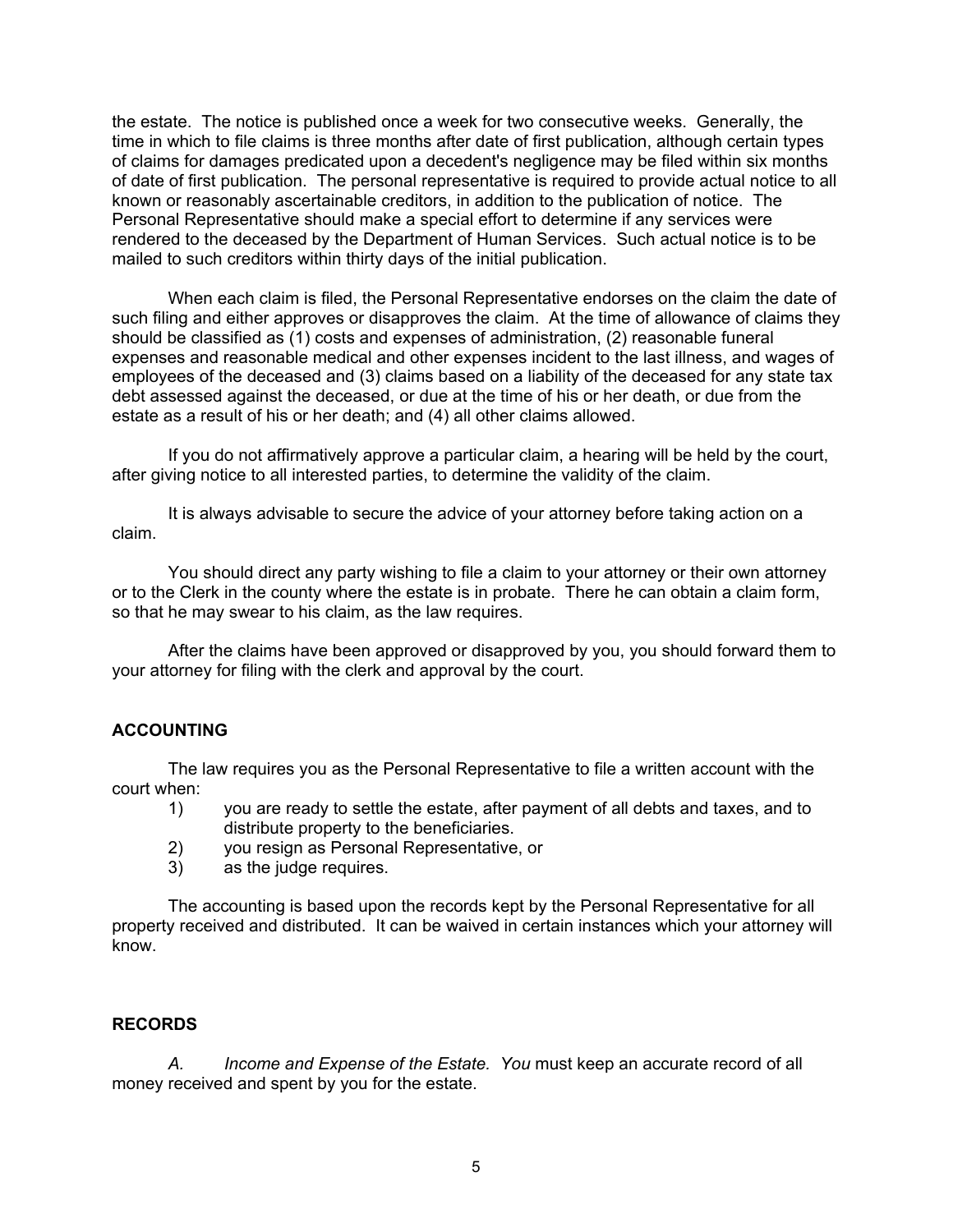You are held accountable for all money received. It is most helpful to have an account book listing each of these items, showing the date, the person or company from whom received or to whom paid, the purpose and the exact amount. This record should be separate and in addition to the checking account record described in bank accounts below.

*B. Time and Expenses of Personal Representative.* By law you are entitled to compensation for the amount of time spent taking care of the estate and for your actual expenses, such as travel; so you should keep an accurate record of these items, including, the date, amount of time, travel mileage and items of expense.

## **PERSONAL REPRESENTATIVE FEES**

The law recognizes that the Personal Representative has a responsible position in the probate of the estate by providing a schedule of fees which the court can allow, based on the size of the estate and time spent caring for it. This is a legitimate expense of probate, and is charged in addition to mileage, phone calls and other items of expense. The amount of the fee is the same whether the personal representative is an individual, bank or a trust company. There is just one fee regardless of the time required to close the estate. Ask your attorney for the current rate and for help in preparing your expense record.

## **ATTORNEY FEES**

Since the attorney also has a great responsibility in handling the matters of an estate, the law allows reasonable compensation for these services. Attorney fees in a probate proceeding must be approved by the judge when he or she passes on the final account.

The attorney's fees cover time for court appearances, and later for determining that a proper transfer and record of title is made for the heirs who receive property. The fee is usually based on a percentage of the estate value.

Because probate is governed mainly by written laws which require much detailed work, a substantial amount of time and overhead expenses are involved. And, as the size of the estate increases, the tax problems become greater. Whether the estate is large **or** small, the attorney must exercise great care and assume the responsibility that the proceeding is properly prepared.

### **BANK ACCOUNT**

The attorney for the estate will usually advise you, as Personal Representative, to open a checking account for the estate at a local bank. All money you receive as Personal Representative should be placed in this account. All canceled checks should be kept. Do not put your personal money in this account and never put estate money into your personal account. Funds not needed for current expenses should be deposited in an interest-bearing account.

# **SALE OF PROPERTY**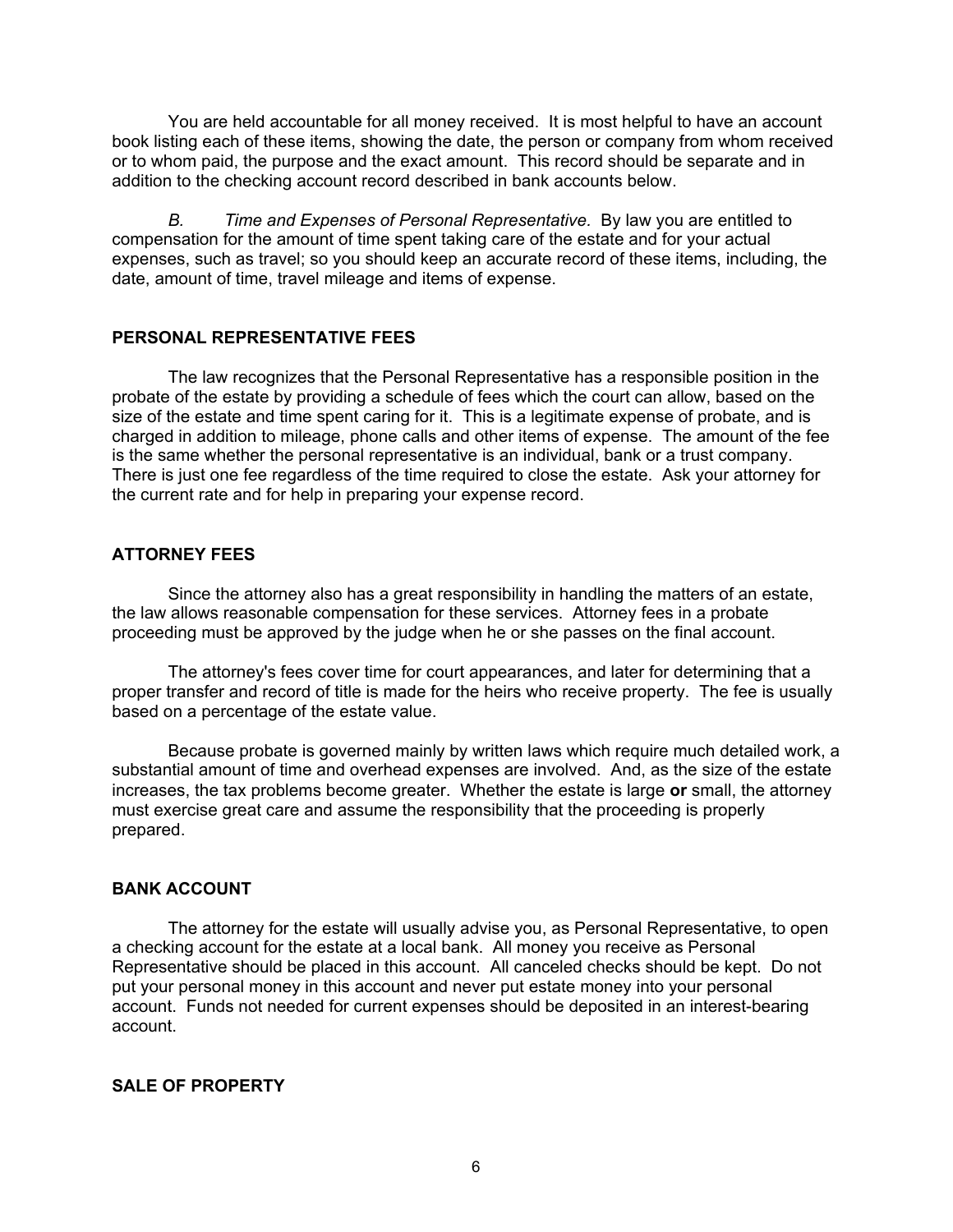*A. Real Estate.* Legally, you cannot sell real estate without a court order approving the sale, unless the will permits it. Never make any promises to sell until after you discuss it fully with your attorney.

*B. Personal Property.* Always discuss *sales* of these items with your attorney before you act. If you have to sell an article for less than its appraised value, get his or her approval first. If it is for a substantially reduced price, a court order may be needed. You will have to account to the probate court for selling at these reduced prices. You are not permitted to purchase the property yourself without approval of the court and all interested parties.

# **TAX RETURNS**

As Personal Representative it is your responsibility to see that all tax returns are filed, and you are personally liable for the tax. These include federal and state income tax returns for the portion of the tax year before the death of the decedent; federal and state income tax returns during the period of administration of the estate; and federal and state estate tax returns. This is very important and you should seek the advice of an attorney or accountant (C.P.A.) knowledgeable and experienced in tax manners.

# **TIMETABLE**

It is difficult to predict with certainty the amount of time it will take to settle any estate because each one is somewhat different.

The final accounting cannot be filed until the expiration of the period in which creditors may file claims against the estate. Creditors are generally allowed three months from date of first publication of notice in which to file claims, although certain creditors may have six months in which to do so. After the final accounting has been filed, a hearing to approve the accounting will be held not less than sixty days following such filing; consequently, most estates will be under administration for at least eight months.

If it is necessary to file a federal estate tax return, it will take longer as you have the choice to determine the value of property for this return, which is market value of property as of the date of death or the market value six months after death. The federal estate tax return must be filed not later than nine months after the date of death of the decedent. The estate should not be closed until the federal estate tax return is filed, the return approved by the tax authorities, and the Personal Representative released from personal liability by the government. If the property is distributed before the tax return is audited, the Personal Representative may be personally charged with the tax.

# **SETTLEMENT**

*A. Claims. As* a general rule do not pay any debts or claims until your attorney approves their payment. This usually will be after the court allows the claims.

Where the estate can settle certain claims to take advantage of discounts for prompt payment, such as the funeral bill, this should be done if the funds are available. Again see your